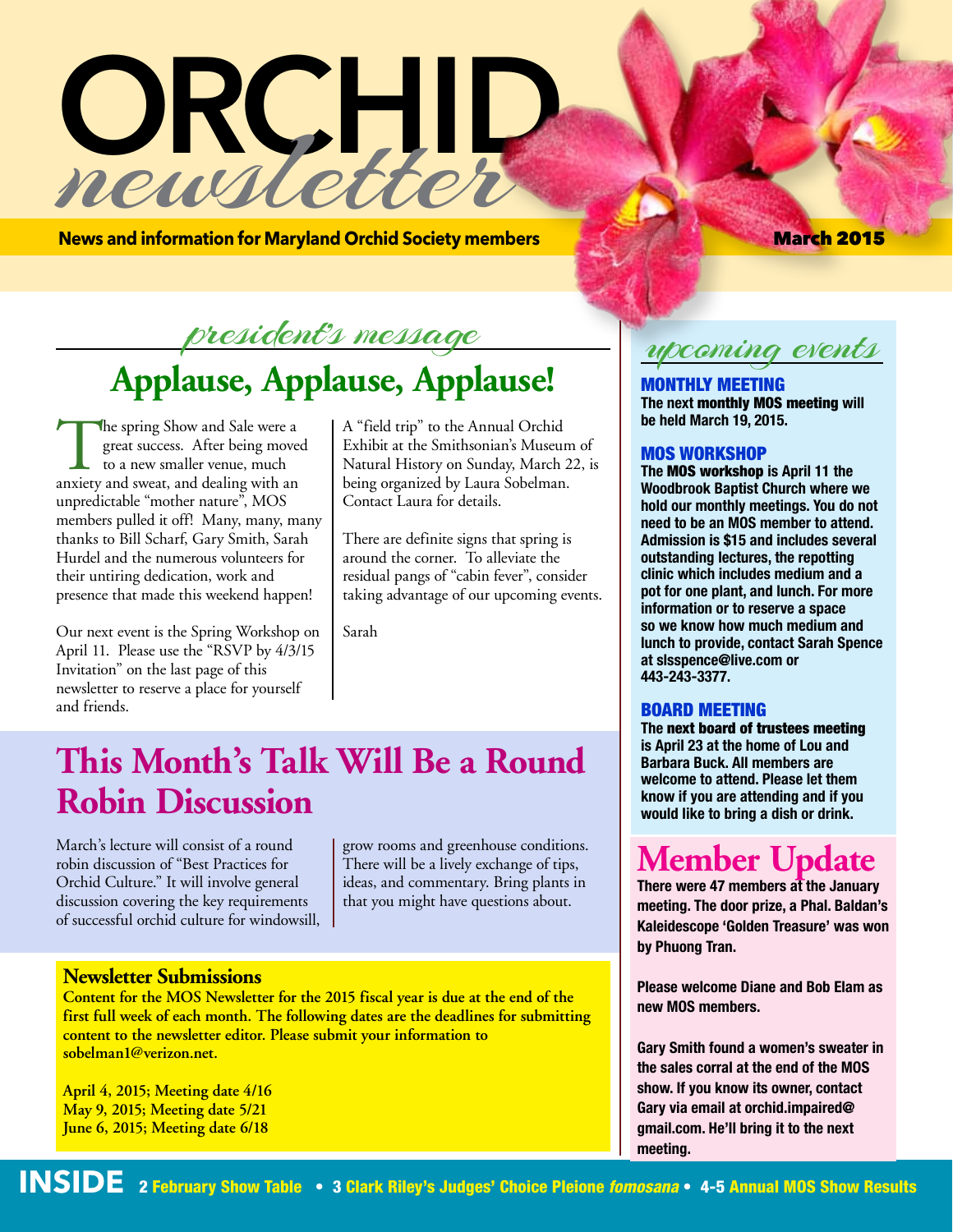# february 2015 show table by TOM MCBride



### **Novice**

- 1. Vuyl. Melissa Brianne 'Dark' (above)- Laurie Nardinelli
- 2. Paph. [(Winston Churchill X Linda Vasquez) X Winston Churchill] (below)- Wanda Kuhn
- 3. Phal. Cassandra The Zickuhrs





### **Home Grown** 1. B. Little Stars (above)- Kathi Jackson

- 2. Phal. Hybrid The Soykes
- 3. Tie Paph. (Peter Pan X Kayday) Wanda Kuhn Blc. Gold Bug - Aaron Webb

### **Greenhouse**

- 1. Pln. *formosana* Clark Riley
- 2. Ddc. *formosanum* David Smith
- 3. Den. Hybrid (below)- Eric Wiles





### **Cattleya**

- 1. Cct. Gold Digger 'Fuchs Mandarin' Sarah Hurdel & Gary Smith
- 2. Tie C. Tutenkamen (above)- Barbara Buck C. *walkeriana var. semi-alba* 'Kenny' FCC/AOS - Kathi **Jackson**  Pot. Jersey Shore 'Cape May' - Clark Riley
- 3. Pot. Blue Girl 'Hawaiian Beauty' Eric Wiles

### **Phalaenopsis**

- 1. Phal. Hybrid The Soykes
- 2. Phal. White Moon Kathi Jackson
- 3. Tie Phal. K V Beauty The **Dagostins**  Phal. Golden Peoker 'BL' - John Dunning



### **Paphiopedilum and Phragmipedium**

- 1. Paph. Bel Royal John Dunning
- 2. Paph. *lowii* (above)- Deborah Dade
- 3. Paph. *argus* Clark Riley

### **Oncidium**

- 1. Onc. Kukoo Eric Wiles
- 2. Tie Dgmra. Flying High 'Stars and Bars' AM/AOS - Laurie **Nardinelli** Dgmra. Mem. Jay Yamada -
- The Soykes 3. Onc. *viperinum* 'J&L' AM/CBM/AOS
- Chris Zajac



### **Dendrobium**

- 1. Den. Dream 'Ace' Clark Riley
- 2. Tie Den. *kingianum* 'Beni Otomi' ) above)- David Smith Den. Silky Heart 'Empress' - Eric Wiles
- 3 Den. *loddigesii* 'Silver Chain' Laura Sobelman



### **Miscellaneous Hybrids**

- 1. Bulb. Elizabeth Ann 'Buckleberry' FCC/AOS (above)- Sarah Hurdel & Gary Smith
- 2. Cym. Hybrid (below)- Brenda Logan
- 3. Masd. Angel Frost Clark Riley



continued on page 3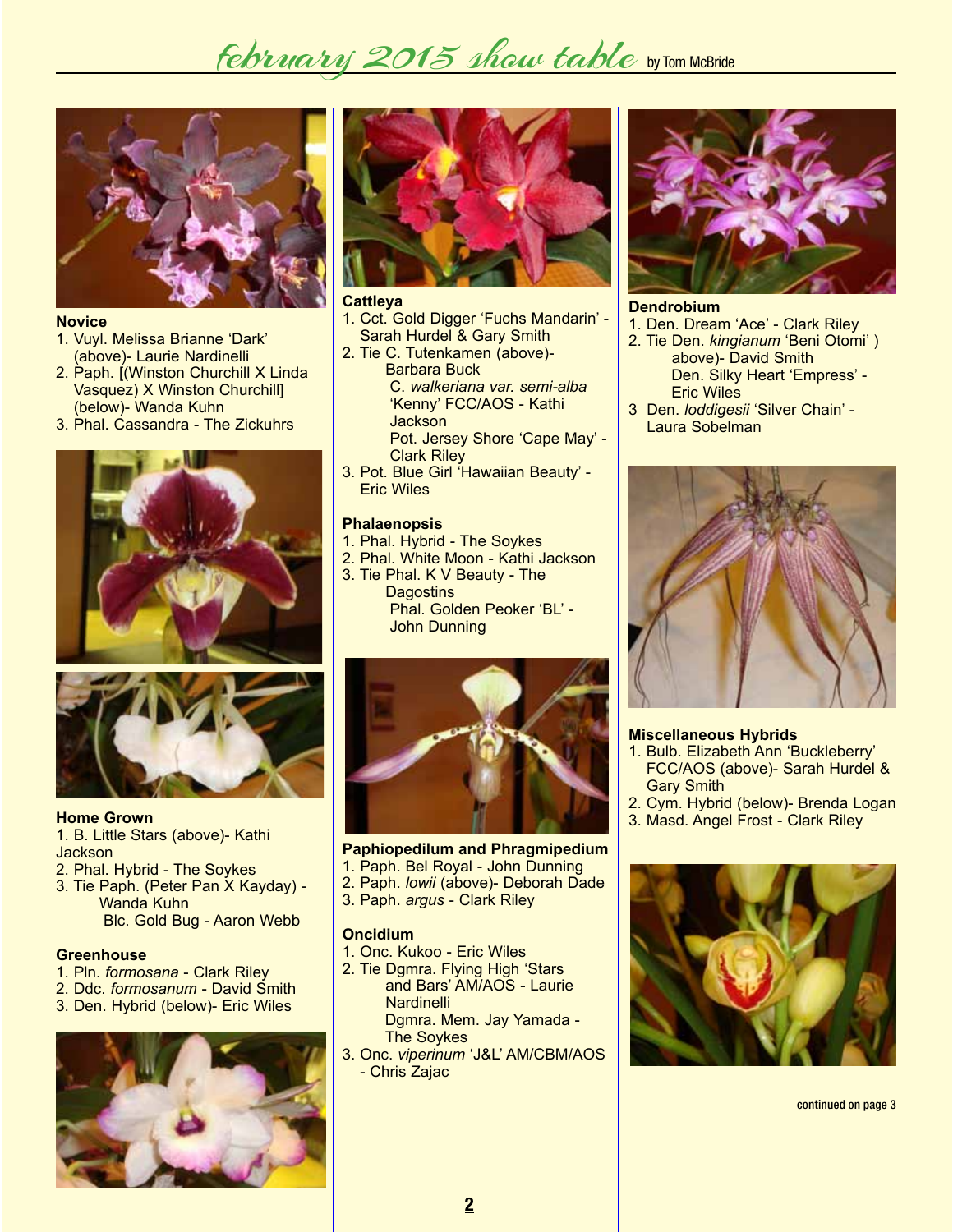show table from page 2



### **Species**

- 1. Lsa. *discolor* (above)- Phuong Tran & Rich Kaste
- 2. Tie Holc. *wangii* 'Sweetheart' HCC/ AOS - Sarah Hurdel & Gary **Smith**  Pln. *formosana* - Clark Riley Ang. *leonis* - Bob Travers
- 3. L. *harpophylla* David Smith

### **Miniature**

- 1. Sppm. *rapax* Eric Wiles
- 2. Epi. *conopseum* David Smith
- 3. Ptst. *curta* Clark Riley

### **First Bloom Seedling**

1. Paph. Veiled Love - John Dunning

### **Fragrance**

1. Cyc. Hybrid (below)- Chris Zajac



The Judges Choice of the Evening was Pln. *formosana*, exhibited by Clark Riley. Thank you to our judges who were Janice Mazur, Joan Roderick and Bob Travers.Our show table had an incredible display of 70 beautiful flowering plants.

judges' choice

**Pleione** *formosana*



**Conduct** of my favorite genuses of orchids is Pleione. There are about 15 species of Pleione commonly in cultivation. Their native orchids is Pleione. There are about 15 species of Pleione habitats are usually sloping rocks or logs in the mountains of Asia. As such, they prefer cool, extremely well drained growing condition.

The easiest of the group to grow is Pleione *formosana* from the island of Formosa (Taiwan). I grow mine in net pots in a mix of fir bark, perlite, charcoal, aliflor, and sphagnum in about equal portions. They get watered year round even though they go dormant in the winter. They live in the bright areas of the air-conditioned half of the greenhouse. Maximum day temperature is 75°F, maximum night 60°F, minimum year round 50°F. Winter is mostly in the 50s. The Pleiones are naked bulbs through the winter, sending up buds and then flowers without leaves in February – April. As the flowers fade, the leaves come in behind were the flowers were and expand for the summer. When they are happy, the Pleione *formosana* will double every year or so and make a nice pot full.

They can be divided while dormant. The clumps usually fall apart naturally after a year or so. I added another 7 species this spring so it should be interesting next year. There are hundreds of registered hybrids as well. This is a species well worth trying if you can give it a cool spot.

Clark Riley DrRiley@aol.com

local aos news

March 6, 2015: National Capital Judging Center in conjuction with the Maryland Orchid Society Show



Michael Moran's plant of Paphiopedilum Henrietta Fujiwara 'Jack' received an 86 point Certificate of Cultural Merit (CCM).



David Smith's plant of Dendrochilum *wenzelii* 'Barbara White, MD' received an 87 CCM.



Sarah Hurdel's plant of Paphiopedilum Memoria Hirohisa Kawai 'Nebula' received an 81 point Award of Merit (AM). Her plant of Ceratostylis *incognita* 'John Doh' received an 83 point Certificate of Horticultural Merit (CHM)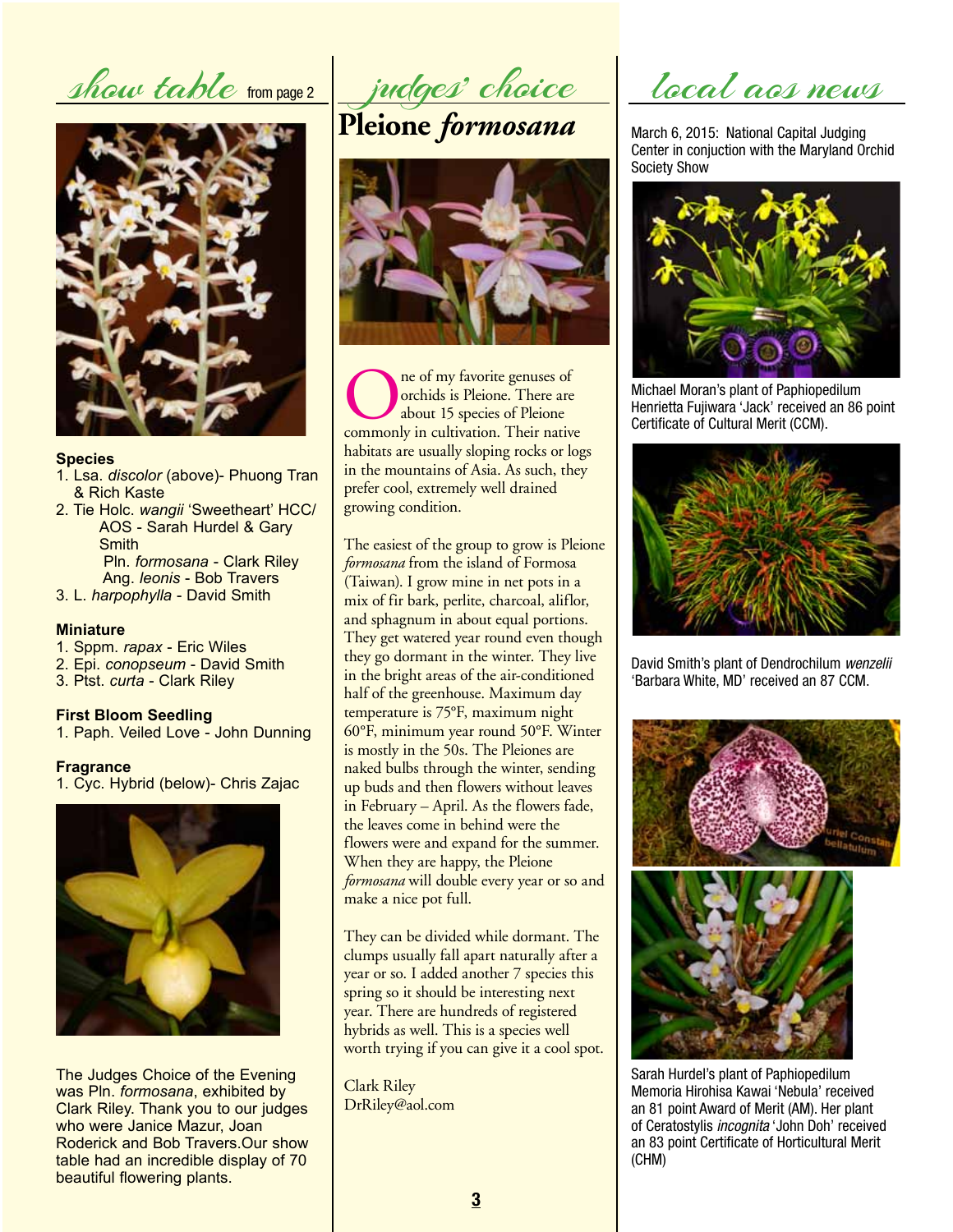

### **2015 Maryland Orchid Society Show Award Results**

| <b>Award</b>                                      | Sponsor                                                    | Entry                                                      | <b>Exhibitor</b>                 |
|---------------------------------------------------|------------------------------------------------------------|------------------------------------------------------------|----------------------------------|
| Best Table-Top Exhibit                            | The Hallameyer Memorial Award                              | Hobbyist Exhibit, 12-Square-Foot<br>Table-Top              | David Smith                      |
| <b>Best Orchid Society Exhibit</b>                | The Kensington Orchids Award                               | Society Exhibit, 50-Square-Foot                            | Southeastern Penn Orchid Society |
| <b>Runner Up Orchid Society</b><br><b>Exhibit</b> | The Kensington Orchids Award                               | Society Exhibit, 50-Square-Foot                            | National Capital Orchid Society  |
| <b>ODC Award</b>                                  |                                                            | Hobbyist Exhibit, 50-Square-Foot *                         | Sarah Hurdel                     |
| Best Angraecum Alliance in<br>Showx               | The Sally Tan Award                                        | Angraecum veitchii                                         | <b>Eric Wiles</b>                |
| Best Bulbophyllum in Show                         | The Sobelman Award                                         | Bulbophyllum taiwanense                                    | David Smith                      |
| Best Epidendrum in Show                           | The Windsor Veterinary Service Award                       | Epidendrum criniferum                                      | Mary Jo Gilsdorf                 |
| Best Cattleya Alliance in<br>Show                 | The S. L. Spence Award                                     | Cattleya intermedia 'Maxted's Starry<br>Night', AM/AOS     | Catherine Higgins                |
| Best Coelogyne Alliance in<br>Show                | The Shirley Jackson Memorial Award                         | Coelogyne mossiae                                          | Joe Francis                      |
| Best Cymbidium Alliance in<br>Show                | The Adams Award                                            | Cymbidium Armstrong                                        | <b>Chick Little</b>              |
| <b>Best Hobbyist</b><br>Paphiopedilum Hybrid      | The Charlie Geis Memorial Award                            | Paphiopedilum Henrietta Fujiwara                           | Michael Moran                    |
| Best Phragmipedium in<br>Show                     | The Memorial D. Anne Lowe Award                            | Phragmipedium (wallissi x caudatum)                        | <b>Richard Garrison</b>          |
| Best Cypripedium Alliance in<br>Show              | The Owen T. Humphrey Award                                 | Paphiopedilum Henrietta Fujiwara                           | Michael Moran                    |
| <b>SOA Award</b>                                  |                                                            | Phragmipedium (wallissi x caudatum)                        | <b>Richard Garrison</b>          |
| Best Dendrobium Alliance in<br>Show               | The Marianne and Erwin von Mehlem<br><b>Memorial Award</b> | Dendrobium nobile                                          | <b>Bill Keating</b>              |
| Best Dendrochilum in Show                         | The Roderick Award                                         | Dendrochilum wenzelli                                      | David Smith                      |
| Best Lycaste Alliance in<br>Show                  | The Dagmar Luff Memorial Award                             | Angulocaste Olympus 'Chadds Ford',<br>FCC/AOS              | David Smith                      |
| Best Maxillaria Alliance in<br>Show               | The Sobelman Award                                         | Maxillaria costaricensis                                   | Debbie Robinson                  |
| Best Oncidium Alliance in<br>Show                 |                                                            | Oncidium banchetii                                         | Eric Wiles                       |
| Best Phalaenopsis in Show                         | The Gary Smith Award                                       | Phalaenopsis Sogo Beach                                    | <b>Stan Laucks</b>               |
| <b>IPA Award</b>                                  |                                                            | Phalaenopsis Sogo Vieker 'Taida<br>Little Monkev'          | Sarah Hurdel and Gary Smith      |
| Best Masdevallia in Show                          | The William Scharf Award                                   | Masdevallia Copper Angel 'Highland',<br><b>AM/AOS [#2]</b> | The Little Greenhouse            |
| Best Pleurothallid Alliance in<br>Show            | The "Doc" Scharf Memorial Award                            | Scaphosepalum beluosum                                     | David Smith                      |
| Best Spiranthes Alliance in<br>Show               | The Roderick Award                                         | Stenosarcos Vanguard 'Alisa'                               | <b>Steve Male</b>                |
| Best Vanda Alliance in Show                       | The Benigna A. Venturina Award                             | Holcoglossum wangii                                        | Sarah Hurdel and Gary Smith      |
| <b>Best Miscellaneous Genera</b><br>in Show       | The Wiles Award                                            | Warscewiczella amazonica                                   | The Little Greenhouse            |
| <b>Best Species in Show</b>                       | The Lundy Award                                            | Cattleya intermedia 'Maxted's Starry<br>Night', AM/AOS     | Catherine Higgins                |
| Best Specimen Plant in<br>Show                    | The Smith Award                                            | Paphiopedilum Henrietta Fujiwara                           | Michael Moran                    |
| <b>Best Plant in Show</b>                         | The Merritt Huntington Memorial Award                      | Dendrochilum wenzelli                                      | David Smith                      |
| Best Miniature in Show                            | The Margaret Smith Award                                   | Coelogyne monilirachis                                     | David Smith                      |
| Best Foliage Plant in Show                        | <b>The Roderick Award</b>                                  | Cyclopogon lindleyanum 'Silver<br>Screen'                  | Sarah Hurdel and Gary Smith      |
| Best First-Bloom Seedling in<br>Show              | The Jack L. Robbins Memorial Award                         | Paphiopedilum Stillhouse Hollow                            | David Smith                      |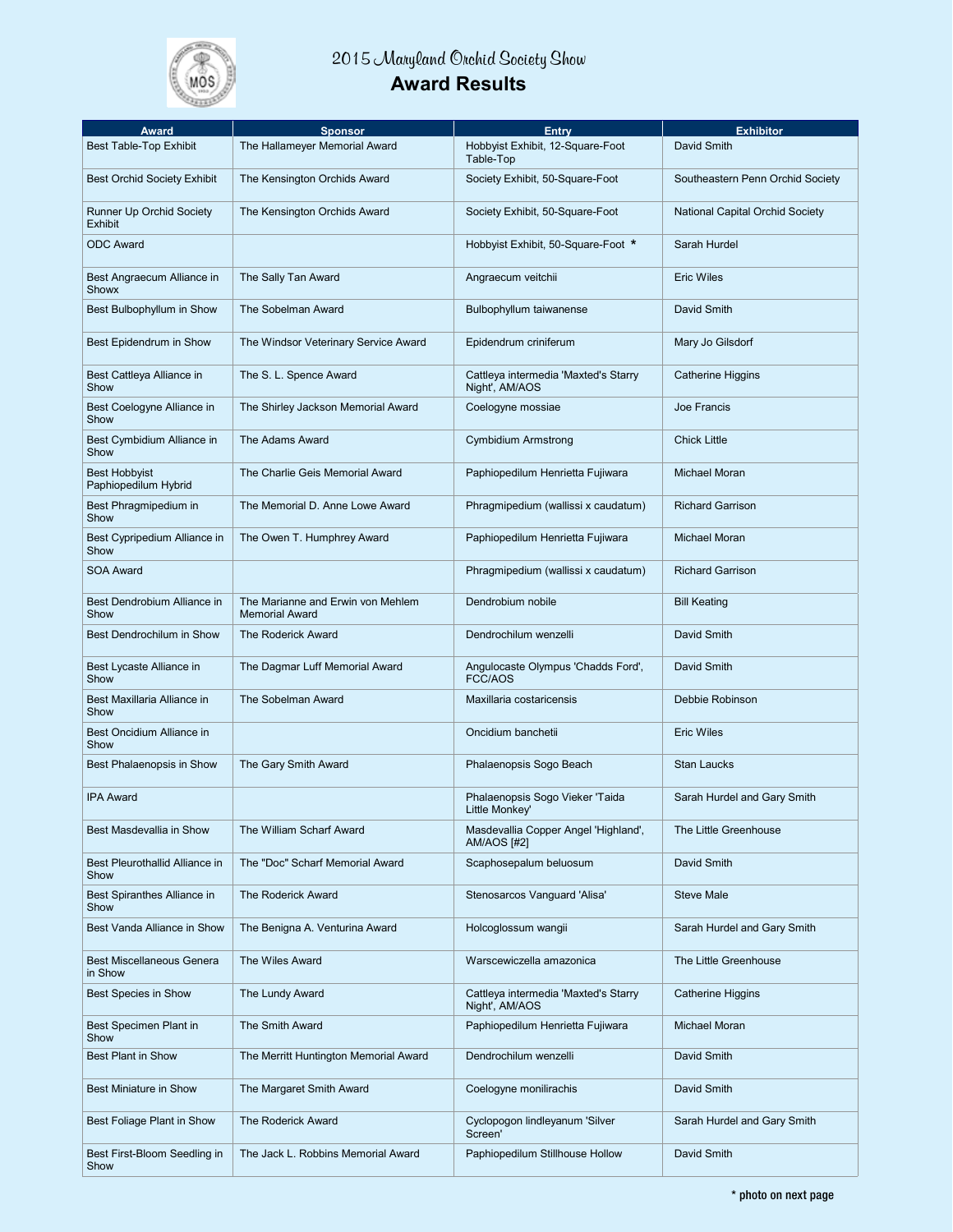

**ODC Award, Hobbyist Exhibit, 50-Square-Foot, Sarah Hurdel photo by Sarah Hurdel** 

## **Join us for an Orchid Lecture by Dr. Clark Riley**

**Dr. Clark Riley has been an active orchid grower since 1957. At the age of six, he got his first plant, a Cypripedium** *pubescens* **from a perennial nursery. The plant survived just a short period of time, but first bloomed and cemented a love of orchids that has lasted more than half a century. He has labored ever since to make amends, promoting the sound cultivation of Cypripedia.**

**Clark grows a wide range of orchids, including several thousand terrestrials, hardy species and ladyslippers, Brazilian Laelias and specialty Phalaenopsis, often from seed. He was the producer for the book and CD of Proceeding of the North American Native Terrestrial Orchid Conference. Clark is a member of the Maryland Orchid Society, the American Orchid Society, the International Phalaenopsis Alliance, and a frequent contributor to the Orchid List Digest.**

**Lecture Locations and Dates:**

**Jacksonville Senior Center (410-887-8208) Friday, April 17, 2015 11 a.m. - 1 p.m.**

**SPCA of Anne Arundel County (410-268-4388) Saturday, May 16, 2015 10 a.m. - 12 p.m.**

**\* Donations appreciated**

### aos corner

The Webinar for this month: Ron McHatton will present-Pests and Diseases part 2 - Orchid Diseases on Mar 25, 2015 at 8:30 EDT/5:30PDT. (This webinar is open to everyone.)

Ron McHatton, Director of Education of the American Orchid Society will share information on the various kinds of diseases that can affect our orchid collections and how to manage them. No orchid grower is completely immune from the introduction of pests and diseases to their collection. This means that sooner or later we are all going to be faced with having to go to battle on some level with the forces of nature that have decided to infect our plants. Join us for this webinar and learn how to prevent and manage the diseases.

The webinar lineup for next month: Greg Allikas- Cattleya lueddemanniana on April 14, 2015 at 8:30pm EDT (This is a members only webinar.) Ron McHatton- AOS Greenhouse Chat on April 21, 2015 at 8:30pm EDT (This webinar is open to everyone.)

The March 2015 issue of Orchids has articles on:

• Ancistrochilus rothschildianus, by Ron McHatton. This unusual African species has pseudobulbs that resemble Hershey's kisses!

Schoenorchis by Thomas Mirenda, details this interesting Genus with small flowers, which have varying leaf forms.

Roots, by Sue Bottom shows us why roots are so important and how to maximize your growing so that you too can have not only beautiful flowers, but also some great roots to support them.

• The Genus Guarianthe, by Nile Dusdieker, M.D., is an in-depth look at this Genus that most of us think of as Cattleyas.

Great Ideas, by Ed Wright and Bill Tippit, shows us how to make a tip-proof device for use in taking your plants along for the ride.

Appreciating Iwa Chidori, by Taiga Miyamoto and Hideka Kobayashi this is a fascinating article about a species, Amitostigma keiskei, that I had never heard of, and the hybridizing that provides a wonderful array of colors, for these spring jewels.

If you haven't received your issue yet, don't worry it will be on its way soon, and in the meantime you can view it online through the website!

The AOS Spring Members Meeting will be held in Portland, Oregon and hosted by the Portland and Cherry City Orchid Societies, April 29th thru May 3rd at the Lloyd Center Doubletree. You don't want to miss out on this great opportunity! Check out all the details at http://www.portlandorchidsociety.org/ calendar/2015AOS.php

The Members Meeting in conjunction with the Slipper Orchid Alliance, The Phalaenopsis Alliance, and the Pleurothallid Alliance have an awesome array of fabulous speakers, which include:

Frank Smith- Keynote Speaker, Graham Wood, George Hatfield- Cymbidiums, Alan Koch, Wally Orchard- Disas, Carlos Fighetti-Phalaenopsis, Norman Fang, Kristen Uthus-Neofinetia Culture, and Alfonso Doucette-Coolers for Cold Growers.

Are you aware that membership in the AOS gets you a 5% discount with the following vendors? Don't forget to mention that you are an AOS member when you are making your purchases with these vendors to get your discount:

Exotic Orchids of Maui, Krull-Smith, Orchid Doctor, Orchid Inn, Ltd, Seagrove Orchids, Sunset Valley Orchids, and Woodstream Orchids.

Let's grow together,

Laura Newton